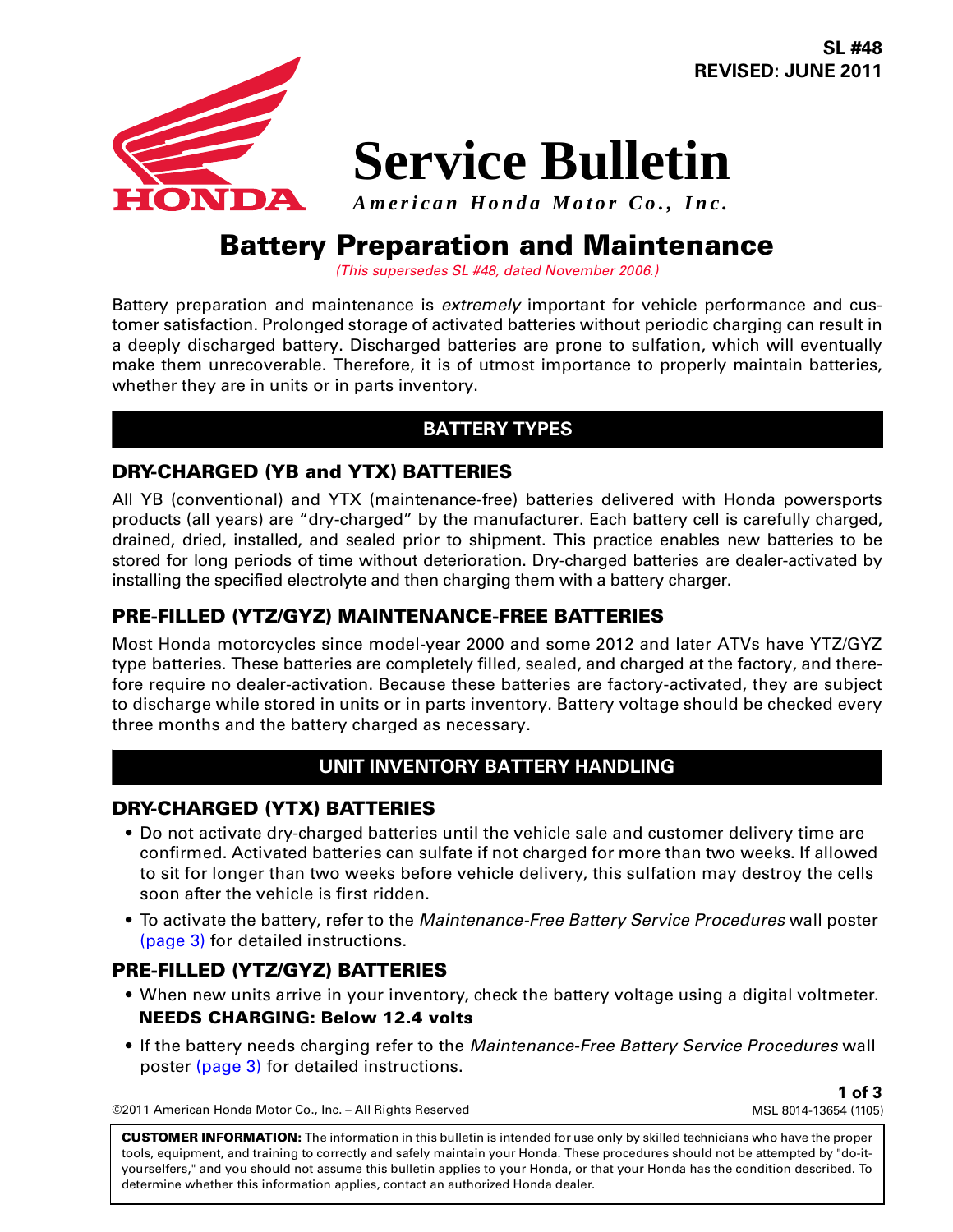# **NEW BATTERY (BEFORE DELIVERY) PREPARATION**

## **DRY-CHARGED CONVENTIONAL (YB, Y50) BATTERIES**

Refer to the *Maintenance-Free Battery Service Procedures* wall poster [\(page 3\)](#page-2-0) for detailed battery preparation instructions.

#### **Important Notes:**

- Do not activate dry-charged batteries until they are ready for customer pickup.
- If the vent tube is kinked, place it in boiling water for a few minutes.
- Never install a filled, but uncharged battery. The battery must receive its initial charge before using the electric starter, otherwise battery life will be significantly shortened.
- When installing the battery, make sure the breather tube is properly routed and not obstructed or kinked, since improper routing can result in the vehicle being damaged by acid. If a new tube was supplied with the battery, discard the old tube and connect the new one.
- Show each customer the location of the battery, and explain proper maintenance procedures. Stress the importance of routinely checking the electrolyte level and recommend that only distilled water be used for topping up.

## **DRY-CHARGED MAINTENANCE-FREE (YTX) BATTERIES**

Refer to the *Maintenance-Free Battery Service Procedures* wall poster [\(page 3\)](#page-2-0) for detailed battery preparation instructions.

#### **IMPORTANT NOTES:**

- Do not activate dry-charged batteries until they are ready for customer pickup.
- Use only the designated electrolyte pack for the battery model.
- YTX Maintenance-free batteries have a built-in safety relief valve to control internal pressure. They have an external vent, but no vent tube.
- Do not seal the battery until is has been fully charged.
- Never install a filled, but uncharged battery. The battery must receive its initial charge before using the electric starter, otherwise battery life will be significantly shortened.
- It is not necessary to check the electrolyte level of maintenance-free batteries. The Sealing Cap Strip should never be removed once the special electrolyte has been added to the battery.
- Never attempt to remove the Sealing Cap Strip or add any type of fluids to any maintenance-free battery. Any signs of tampering will void the battery's warranty.

## **PRE-FILLED (YTZ/GYZ) MAINTENANCE-FREE BATTERIES**

1.Check the voltage using a digital voltmeter.

#### **NEEDS CHARGING: Below 12.4 volts**

2.If the battery needs charging refer to the *Maintenance-Free Battery Service Procedures* wall poster [\(page 3\)](#page-2-0) for detailed instructions.